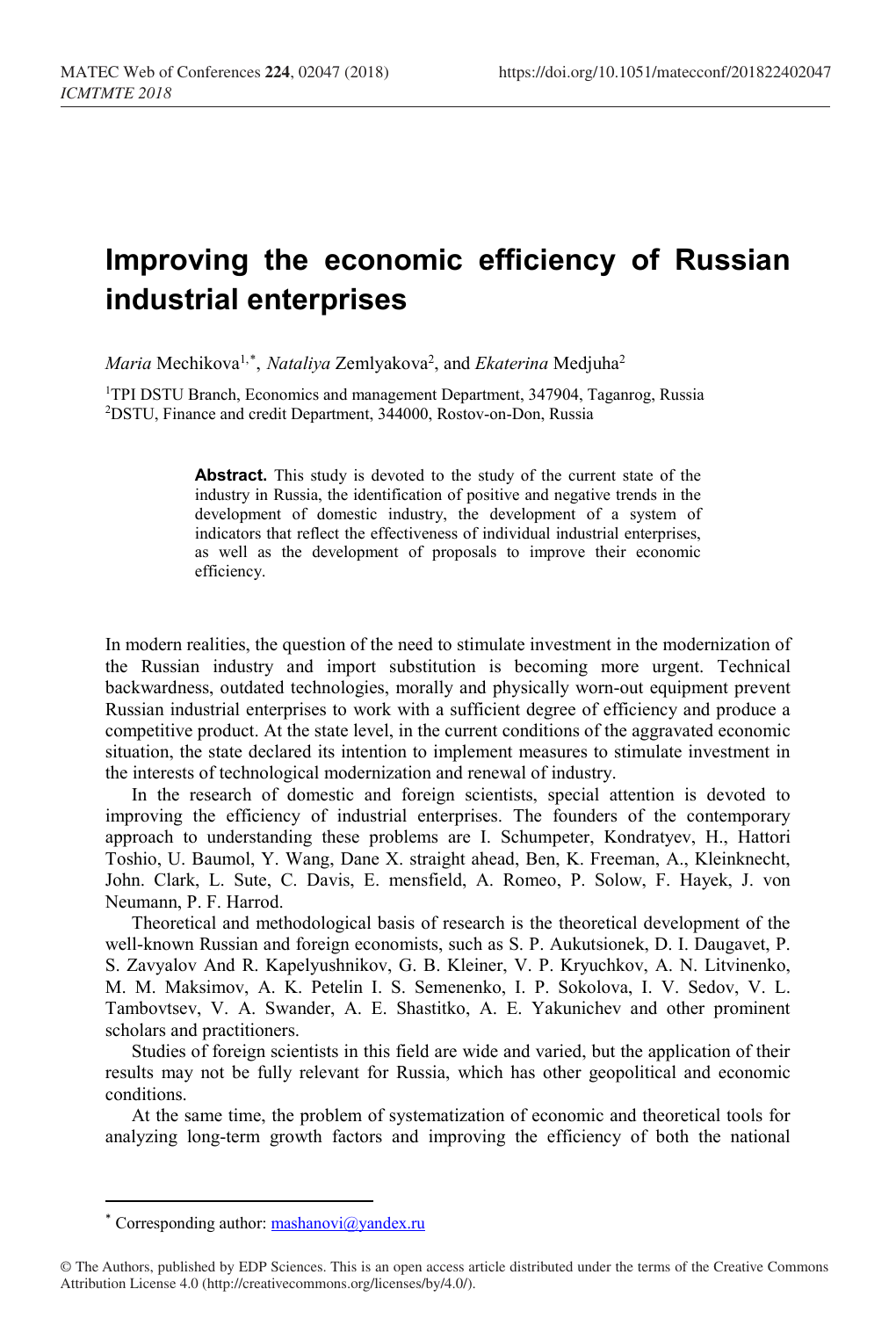industry as a whole and the efficiency of individual industrial enterprises remains open until now.

All of the above determines the relevance of the chosen research topic.

The aim of the research is to study the approaches and methods of increasing the efficiency of Russian industrial enterprises.

Achieving this goal requires solving the following tasks:

- to investigate the dynamics and assess the current state of Russian industrial enterprises;
- identify indicators that determine the efficiency of industrial enterprises;
- track positive and negative trends in the development of domestic industry;
- suggest ways and methods to improve the economic efficiency of production.

Russia is a country with a developed industry. It accounts for 3/5 of the total gross social product, more than 2/5 of the national income, about 1/2 of the production fixed assets and, together with the construction of about 2/5 of the population engaged in social production. Industry primarily determines the production, scientific and technical potential, the degree and effectiveness of the use of natural, material and labor resources. It serves as the basis for the formation of territorial-industrial complexes.

In the composition of the industry, the intensity of the development of individual industries is different, due to the peculiarities of their formation in the past, the need to comply with certain inter-sectoral proportions, the requirements of scientific and technological progress and other reasons.

As for the dynamics of industrial development, in General, they are developing quite effectively. Industrial production index in 2017. compared to 2016. it made 101,0%, in December, 2017. compared to December 2016. - 98.5%, compared to November 2017. - 108.2%.

The indices of industrial production from 2015 to 2017 in relation to the indicators of 2014 are presented in table 1[2].

|           | In $%$ to                    |                    |                                                                |                                         |                                                                |  |
|-----------|------------------------------|--------------------|----------------------------------------------------------------|-----------------------------------------|----------------------------------------------------------------|--|
|           | By<br>corresponding          | To previous period |                                                                | To the average monthly<br>value of 2014 |                                                                |  |
|           | period of a<br>previous year | Actually           | With an<br>exception<br>seasonal<br>and<br>calendar<br>factors | Actually                                | With an<br>exception<br>seasonal<br>and<br>calendar<br>factors |  |
| 2016      |                              |                    |                                                                |                                         |                                                                |  |
|           |                              | 74,                | 98,                                                            | 88,                                     | 98,                                                            |  |
| January   | 99,2                         |                    |                                                                | $\mathfrak{D}$                          | 8                                                              |  |
| February  | 103,8                        | 10<br>4,4          | 103<br>,1                                                      | 92,                                     | 101<br>,9                                                      |  |
|           |                              | 10                 | 98,                                                            | 10                                      | 100                                                            |  |
| March     | 100,3                        | 8,8                |                                                                | 0,2                                     | ,0                                                             |  |
| I quarter | 101,1                        | 84,<br>4           |                                                                |                                         |                                                                |  |
|           |                              | 96,                | 99,                                                            | 96,                                     | 99,                                                            |  |
| April     | 101,0                        | 3                  | 6                                                              | 4                                       | 6                                                              |  |
| May       | 101,5                        | 98,                | 99,                                                            | 94,                                     | 98,                                                            |  |

**Table 1.** Russian industrial production indices as % of the average monthly value of 2014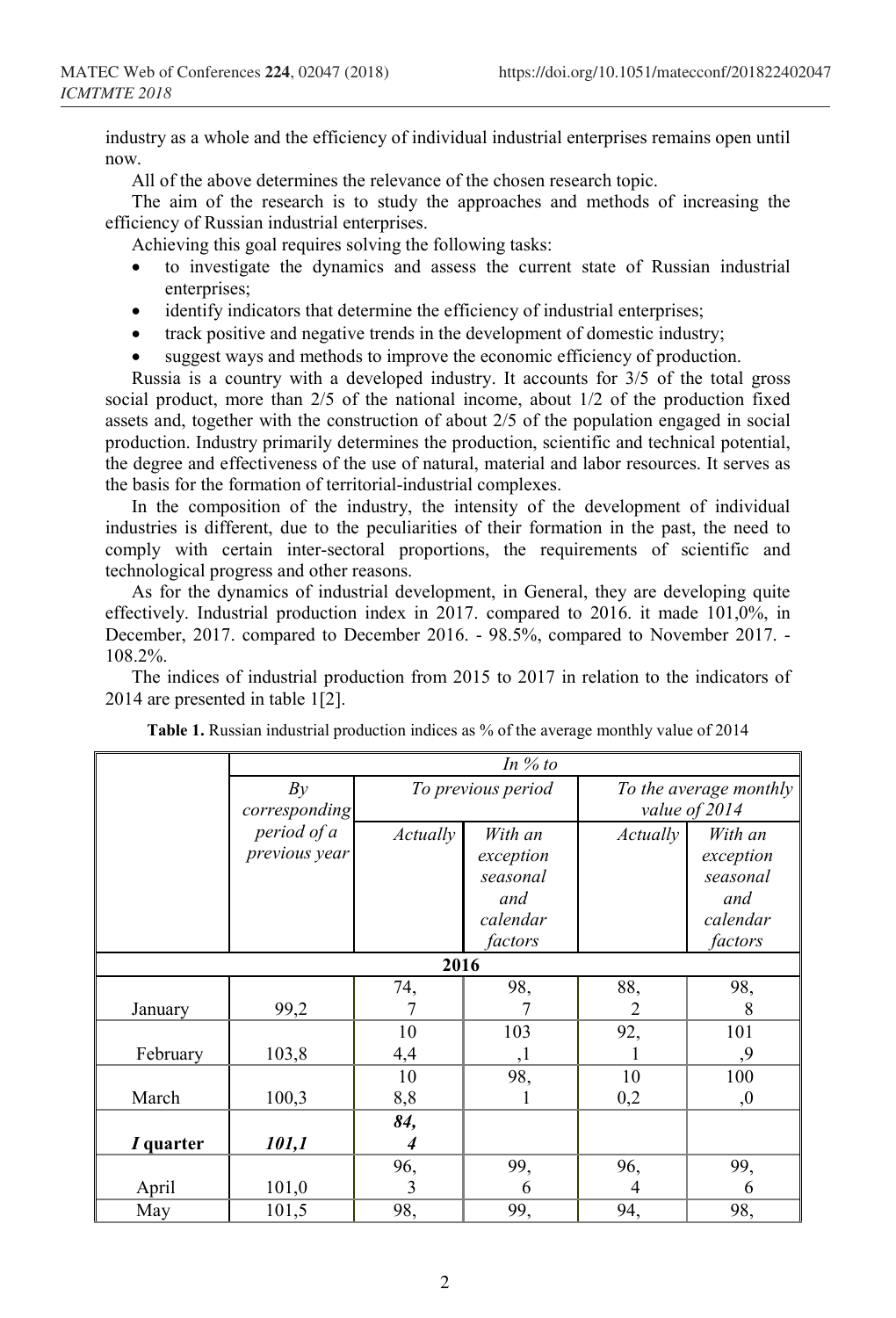|              | In $%$ to     |                    |                |                        |           |  |
|--------------|---------------|--------------------|----------------|------------------------|-----------|--|
|              | By            | To previous period |                | To the average monthly |           |  |
|              | corresponding |                    |                | value of 2014          |           |  |
|              | period of a   | Actually           | With an        | Actually               | With an   |  |
|              | previous year |                    | exception      |                        | exception |  |
|              |               |                    | seasonal       |                        | seasonal  |  |
|              |               |                    | and            |                        | and       |  |
|              |               |                    | calendar       |                        | calendar  |  |
|              |               |                    | factors        |                        | factors   |  |
|              |               | 1                  | 1              | 5                      | 7         |  |
|              |               | 10                 | 101            | 98,                    | 99,       |  |
| June         | 102,0         | 3,8                | ,2             | 1                      | 9         |  |
|              |               | 10                 |                |                        |           |  |
| $II$ quarter | 101,5         | 3,1                |                |                        |           |  |
| I half a     |               |                    |                |                        |           |  |
| year         | 101,3         |                    |                |                        |           |  |
|              |               | 99,                | 100            | 98,                    | 100       |  |
| July         | 101,4         | 9                  | ,4             | $\bf{0}$               | ,3        |  |
|              |               | 10                 | 100            | 99,                    | 100       |  |
| August       | 101,5         | 1,5                | ,1             | 5                      | ,4        |  |
|              |               | 10                 | 99,            | 10                     | 100       |  |
| September    | 100,1         | 1,7                | 8              | 1,2                    | ,2        |  |
| Ш            |               | 10                 |                |                        |           |  |
| quarter      | 101,0         | 3,3                |                |                        |           |  |
| January -    |               |                    |                |                        |           |  |
| September    | 101,2         |                    |                |                        |           |  |
|              |               | 10                 | 100            | 10                     | 100       |  |
| October      | 101,6         | 6,6                | ,7             | 7,9                    | ,9        |  |
|              |               | 10                 | 102            | 11                     | 102       |  |
| November     | 103,4         | 3,6                | ,0             | 1,8                    | ,9        |  |
|              |               | 10                 | 98,            | 11                     | 101       |  |
| December     | 100,2         | 5,8                | 1              | 8,3                    | ,0        |  |
|              |               | 11                 |                |                        |           |  |
| $IV$ quarter | 101,7         | 3,1                |                |                        |           |  |
| Year         | 101,3         |                    |                |                        |           |  |
|              |               | 2017               |                |                        |           |  |
|              |               | 76,                | 100            | 90,                    | 101       |  |
| January      | 102,3         | $\sqrt{2}$         | ,4             | $\sqrt{2}$             | ,4        |  |
|              |               | 99,                | 98,            | 89,                    | 99,       |  |
| February     | 97,3          | $\overline{4}$     | $\overline{4}$ | 6                      | $8\,$     |  |
|              |               | $11\,$             | 101            | 10                     | 101       |  |
| March        | 100,8         | 2,7                | ,2             | 1,0                    | ,1        |  |
|              |               | 83,                |                |                        |           |  |
| I quarter    | 100,1         | $\boldsymbol{l}$   |                |                        |           |  |
|              |               | 97,                | 100            | 98,                    | 101       |  |
| April        | 102,3         | $\tau$             | ,7             | $\tau$                 | ,8        |  |
|              |               | $10\,$             | 101            | 99,                    | 103       |  |
| May          | 105,6         | 1,2                | , 5            | 9                      | ,3        |  |
| June         | 103,5         | $10\,$             | 99,            | $10\,$                 | 102       |  |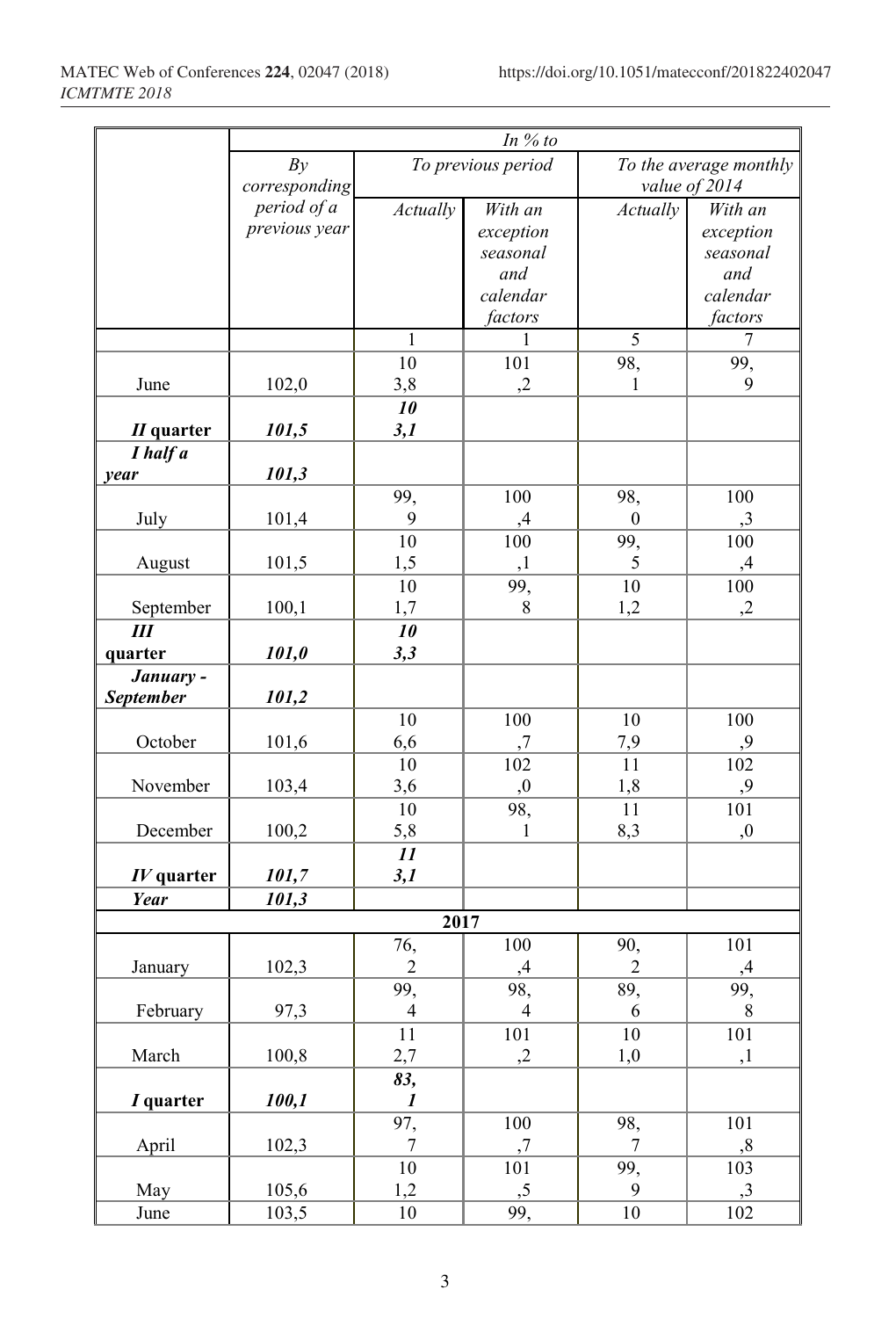|                  | In $%$ to     |                    |                     |                        |           |  |
|------------------|---------------|--------------------|---------------------|------------------------|-----------|--|
|                  | By            | To previous period |                     | To the average monthly |           |  |
|                  | corresponding |                    |                     | value of 2014          |           |  |
|                  | period of a   | Actually           | Actually<br>With an |                        | With an   |  |
|                  | previous year |                    | exception           |                        | exception |  |
|                  |               |                    | seasonal            |                        | seasonal  |  |
|                  |               |                    | and                 |                        | and       |  |
|                  |               |                    | calendar            |                        | calendar  |  |
|                  |               |                    | factors             |                        | factors   |  |
|                  |               | 1,7                | $\overline{3}$      | 1,6                    | ,6        |  |
|                  |               | 10                 |                     |                        |           |  |
| $II$ quarter     | 103,8         | 6,9                |                     |                        |           |  |
| I half a         |               |                    |                     |                        |           |  |
| year             | 102,0         | 97,                | 98,                 | 99,                    | 101       |  |
| July             | 101,1         | 5                  | $\tau$              | $\theta$               | ,2        |  |
|                  |               | $\overline{10}$    | 100                 | 10                     | 101       |  |
| August           | 101,5         | 2,0                | ,4                  | 1,0                    | ,6        |  |
|                  |               | 10                 | 99,                 | 10                     | 101       |  |
| September        | 100,9         | 1,0                | $\overline{4}$      | 2,0                    | ,1        |  |
| Ш                |               | 10                 |                     |                        |           |  |
| quarter          | 101,4         | 0,7                |                     |                        |           |  |
| January -        |               |                    |                     |                        |           |  |
| <b>September</b> | 101,8         |                    |                     |                        |           |  |
|                  |               | 10                 | 99,                 | 10                     | 100       |  |
| October          | 100,0         | 5,7                | 8                   | 7,8                    | ,9        |  |
|                  |               | 99,                | 98,                 | 10                     | 99,       |  |
| November         | 96,4          | 8                  | 6                   | 7,6                    | 5         |  |
|                  |               | 10                 | 100                 | 11                     | 99,       |  |
| December         | 98,5          | 8,2                | ,4                  | 6,4                    | 9         |  |
|                  |               | 10                 |                     |                        |           |  |
| $IV$ quarter     | 98,3          | 9,9                |                     |                        |           |  |
|                  |               |                    |                     |                        |           |  |
| Year             | 101,0         |                    |                     |                        |           |  |

The indices of industrial production in Russia, given in the table, suggest that, in General, from 2014 to 2017, the indicators of industry show a slight increase.

As for the output of certain types of industrial products, the indicators of extractive industries, in particular: coal, gas, coke, have been growing in recent years. However, oil production declined slightly. Production of cars and combines increased by more than 20% per year, and production of electric and diesel locomotives decreased by more than 10% per year from 2016 to 2017. The described trends are given in table 2[2].

|                      | 2017 | December 2017<br>in $\%$ to |                         | 2017<br>in $%$ to |
|----------------------|------|-----------------------------|-------------------------|-------------------|
|                      |      | December<br>2016            | <i>November</i><br>2017 | 2016              |
| Coal, million tonnes |      | 101                         | 102.                    | 106               |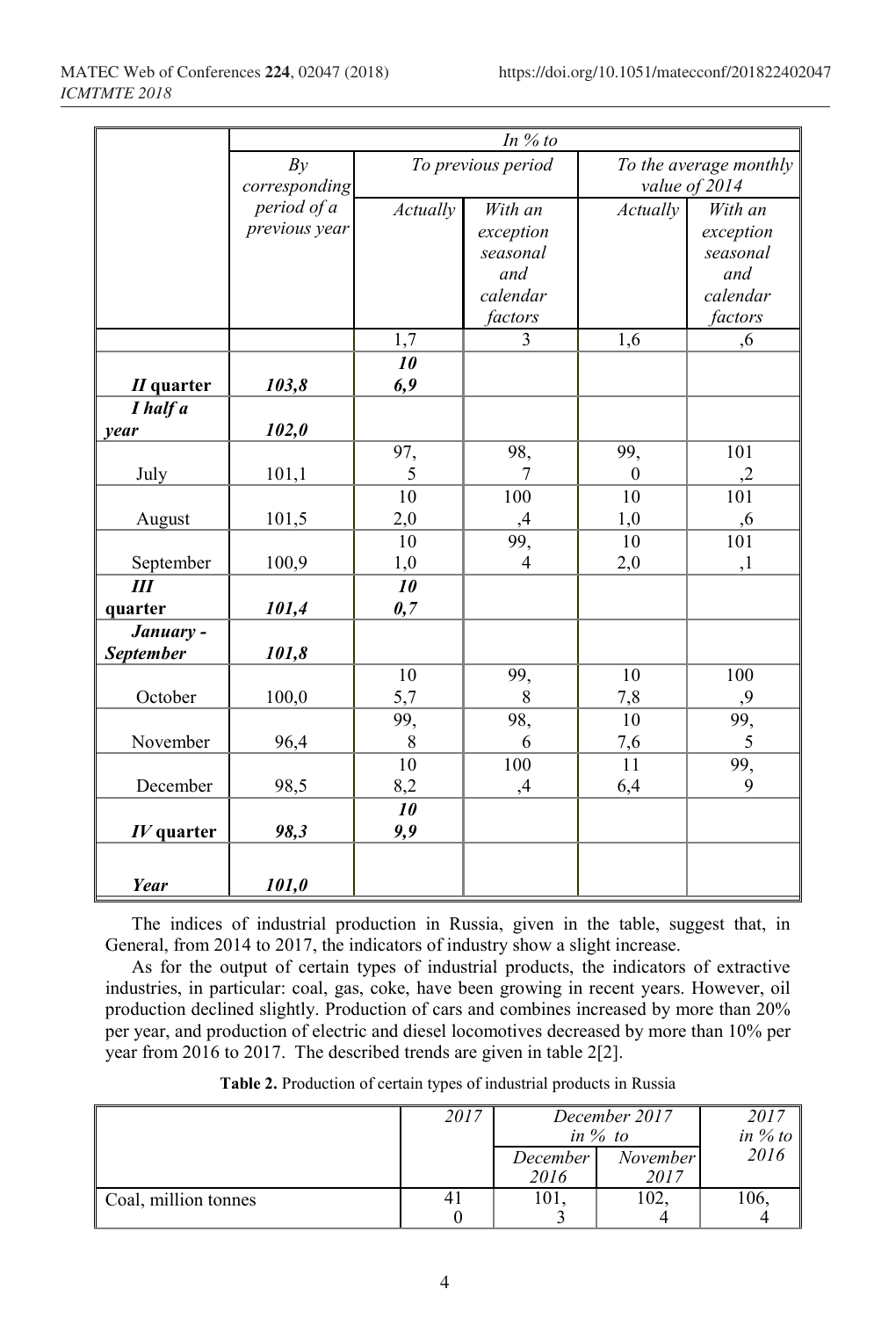|                                        | 2017            | December 2017      |          | 2017               |
|----------------------------------------|-----------------|--------------------|----------|--------------------|
|                                        |                 | in $\%$ to         |          | in $%$ to          |
|                                        |                 | December           | November | 2016               |
|                                        |                 | 2016               | 2017     |                    |
| Crude oil, including gas condensate,   | 54              |                    | 103,     |                    |
|                                        | 6               | 97,8               | 5        | 99,7               |
| million tons                           | $\overline{60}$ |                    | 105,     | 108,               |
|                                        | 4               | 95,4               |          |                    |
| Combustible natural gas (natural gas), | 28,             |                    | 101,     |                    |
|                                        | $\theta$        | 93,3               | 3        | 96,2               |
| billion m3                             | 28              |                    | 103,     |                    |
|                                        | 4               | 97,2               | 6        | 99,7               |
| Coke and semi-coke of coal, million    | 38,             |                    | 108,     |                    |
| tons                                   | $\theta$        | 99,8               | 5        | 98,4               |
| Oil received for processing            | 11,             | $\overline{111}$ , | 107,     | 104,               |
|                                        | 3               |                    | 5        |                    |
| (crude oil), MT                        |                 |                    |          | 120,               |
|                                        | 7,3             | 64,2               | 67,4     |                    |
| Motor gasoline, million tons           |                 | 107,               |          | $\overline{121}$ , |
|                                        | 1,4             |                    | 80,8     |                    |
| Tubes, hollow profiles and their       | $\overline{22}$ | 133,               |          |                    |
|                                        | 5               | 3                  | 250      | 88,2               |
| steel fittings, million tons           | 19              | $\overline{105}$   | 125,     |                    |
|                                        | 7               |                    | 0        | 88,7               |
| Grain harvesters, thousand pieces      | 96              |                    |          | 149,               |
|                                        | 3               | 81,7               | 88,8     |                    |
| Cars, million units                    | 10              |                    | 108,     | 100,               |
|                                        | 91              | 96,9               | $\Omega$ |                    |
| Electric transmission, pieces          | 12              |                    | 116,     |                    |
|                                        | 58              | 89,6               | 6        | 99,1               |

The positive aspects of the development of certain industries of the Russian Federation include the following:

1. The heavy industry is developing very actively-the production of motor vehicles, trailers and semi-trailers  $(+13.5%)$ , as well as the production of machinery and equipment (+8.2%). For a long time, the mechanical engineering industry remained lagging behind and this was not given due attention. However, the measures of state support served as an incentive for development. Evidence of this is the fact that by the end of 2015 the production of motor vehicles, trailers and semi – trailers decreased by 23.1%, and the production of machinery and equipment-by 4.3%. Only in 2016, the situation began to improve. There was a significant increase in the production of grain harvesters (+46.1%), which allowed to replace foreign analogues, as well as the production of freight cars (+28.8%). The growth of production of trucks was 6,9%. At the same time, Russian production can fully provide the Russian market with these products. The share of imports of these products has decreased significantly. For example, the share of imported harvesters in the market in February decreased to 5.2% compared to 14.2% in February 2016.

2. Growth is observed in the light industry. First of all, it is garment production (+8.5%), leather and leather goods production (+7.8%) and slightly increased textile production (+3.8%). Three of these components characterize the light industry of Russia. In other words, it has been developing quite well in recent months. There is an increase in the production of shoes (in February +3.3%), caused by domestic demand. Despite the growth, a significant problem in the production of textiles is the low quality of products, which does not allow to increase exports [1].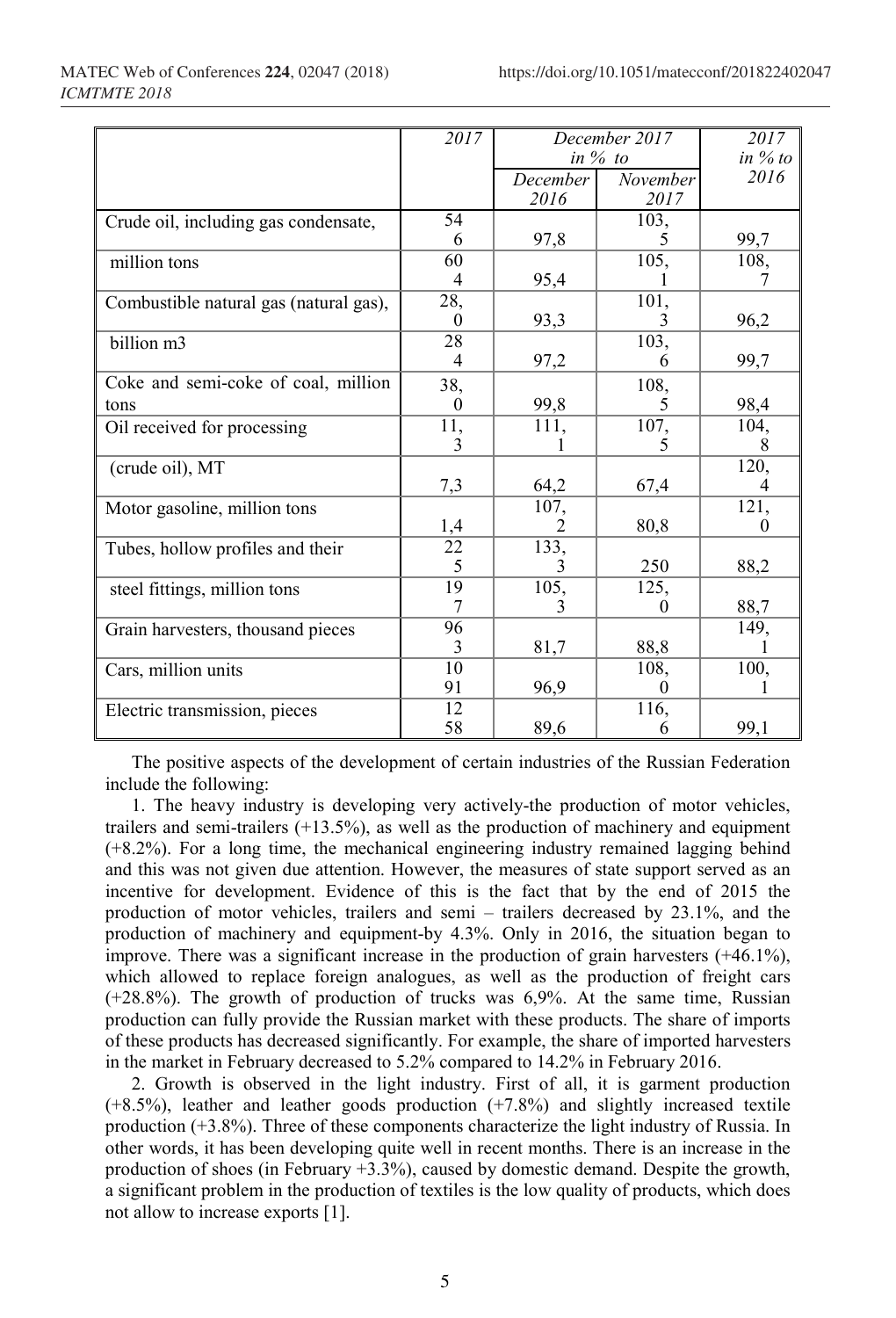3. The third important problem, which negatively affects the development of industry, is underdeveloped research work in this area. Imperfect research and production base and the lack of research companies that are engaged in the development and implementation of modern technologies and developments in the industry, leads to deplorable consequences and reduces the rate of production growth.

4. The fourth most important problem is the sharp outflow of qualified personnel and the deterioration of the social situation in enterprises. The shortage of personnel has a severe impact on the development of the industrial complex.

We presented the indicators of industry development in Russia as a whole [3]. As for individual industrial enterprises, the following system of performance indicators can be defined:

1) summary indicators:

- net production per unit resource cost;
- profit per unit of total cost;
- production profitability;
- costs per 1 ruble of commodity production;
- share of production growth due to intensification of production;
- economic effect of using a unit of production;

2) indicators of efficiency of use of labour (personnel):

- the growth rate of labor productivity;
- share of increase in production due to increase in labor productivity;
- absolute and relative release of employees;
- utilization factor of useful working time Fund;
- labor input per unit of output;
- wage capacity unit;

3) performance indicators of the use of production assets:

- the total return on assets;
- performance of the active part of fixed assets;
- profitability of fixed assets;
- the capital intensity per unit of output;
- material intensity per unit of output;
- utilization factor of the most important raw materials and materials;

4) indicators of efficiency of use of funds:

- turnover of working capital;
- return on working capital;
- relative release of working capital;
- specific capital investments (per unit of capacity or output growth));
- profitability of capital investments;
- payback period of capital investments, etc.

Ways to improve the economic efficiency of production - a set of specific measures to increase the efficiency of production in specified directions.

The main ways to improve the economic efficiency of production:

- reduced labor intensity,
- improving productivity,
- reduction of material consumption of products,
- rational use of natural resources,
- reduction of production capacity,
- activation of investment activity of enterprises.

An important factor in improving the efficiency of the enterprise is scientific and technological progress.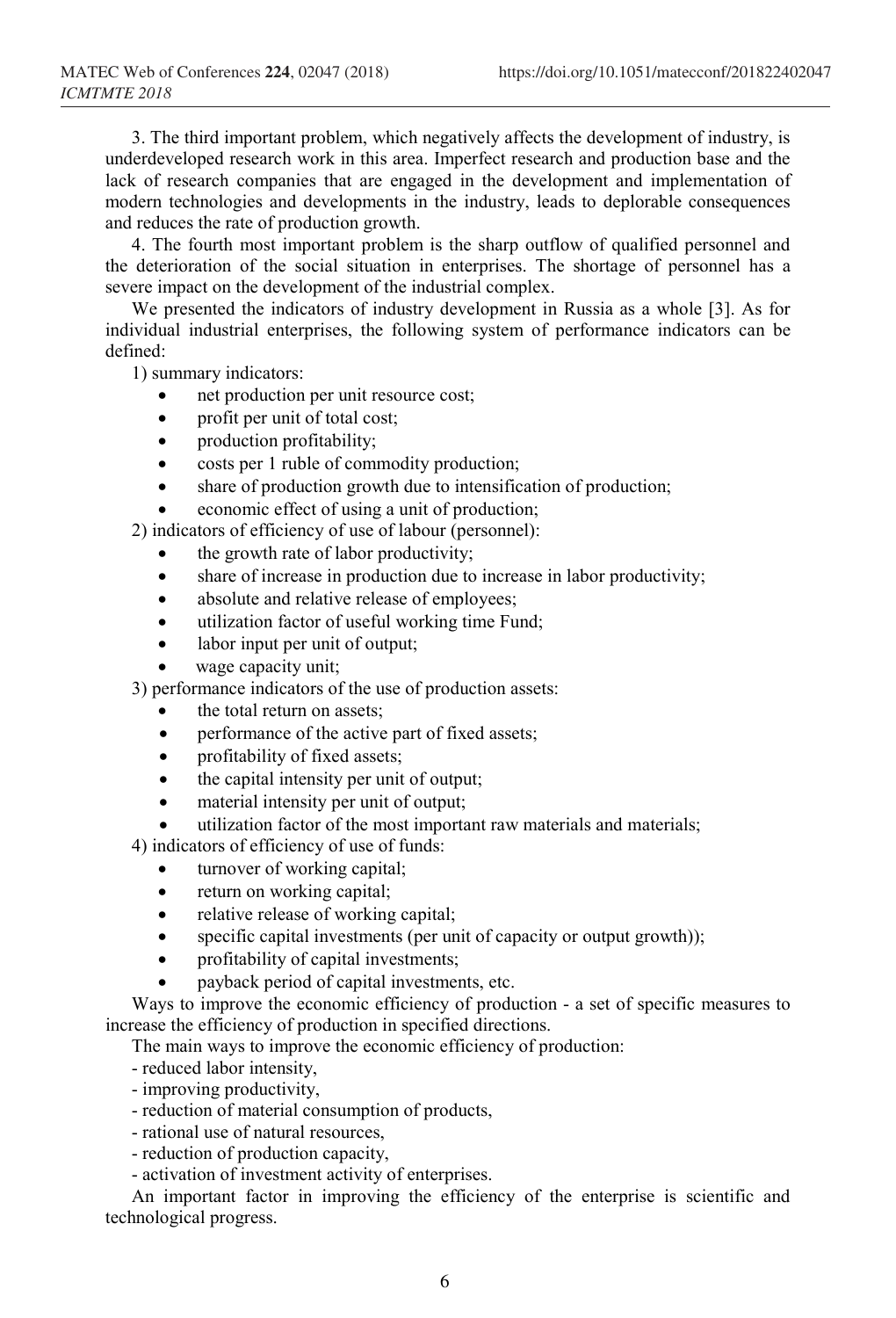In modern conditions need a revolutionary, qualitative change, the transition to fundamentally new technologies, to technology of future generations, a fundamental re all branches of the national economy on the basis of the latest achievements of science and technology.

Fundamental changes in technology, the mobilization of all, not only technical but also organizational, economic and social factors, will create conditions for a significant increase in productivity.

It is necessary to ensure the introduction of the latest technology, widely used in the production of advanced forms of scientific organization of labor, improve its rationing, to achieve the growth of the culture of production, strengthening the order and discipline.

One of the important factors of intensification and increase of efficiency of production of the enterprises is the mode of economy. Resource conservation must become a critical source for meeting the growing demand for fuel, energy, raw materials and materials.

Improving the efficiency of production depends on the better use of fixed assets.

It is necessary to use the created production potential more intensively, to achieve rhythm of production, the maximum loading of the equipment, to considerably increase replacement of its work and on this basis to increase volume of production from each unit of the equipment, from each square meter of the floor space.

Organizational and economic factors play an important role in improving production efficiency. Especially increases their role with the increase of social production the increasing complexity of economic relations.

It requires further development and improvement of the production social infrastructure, which has a significant impact on the level of production efficiency.

In management - is to improve the forms and methods of management, planning, economic stimulation of the entire economic mechanism.

In the same group of factors are widely used multiple levers of economic calculation and material incentives, liability and other self-supporting economic incentives.

In the development of economic and social development plans, the main attention is paid to improving the efficiency of production, i.e. increasing the production of highquality competitive products with the most efficient use of labor, material and financial resources.

The planning of economic efficiency indicators of production is based on the results of the development of other sections of the economic and social development plan: production and services, scientific and technical development, improvement of production and management, labor and personnel, cost, profit and profitability, capital construction.

A special place in the intensification of the economy of the enterprise, reducing the specific consumption of resources belongs to improving the quality of products. This task should be the subject of constant attention and monitoring, the main factor in assessing the activities of each labor collective.

Among all the factors of increasing the efficiency and intensification of production, the decisive place belongs to the privatization of the economy, scientific and technological progress and the intensification of human activities, strengthening the personal factor (communication, cooperation, coordination, commitment), increasing the role of people in the production process. All other factors are interdependent with those decisive factors.

Depending on the location and scope of implementation, ways to improve efficiency are divided into:

- national (state),

- territorial,
- intraproductive.

<sup>-</sup> sectoral,